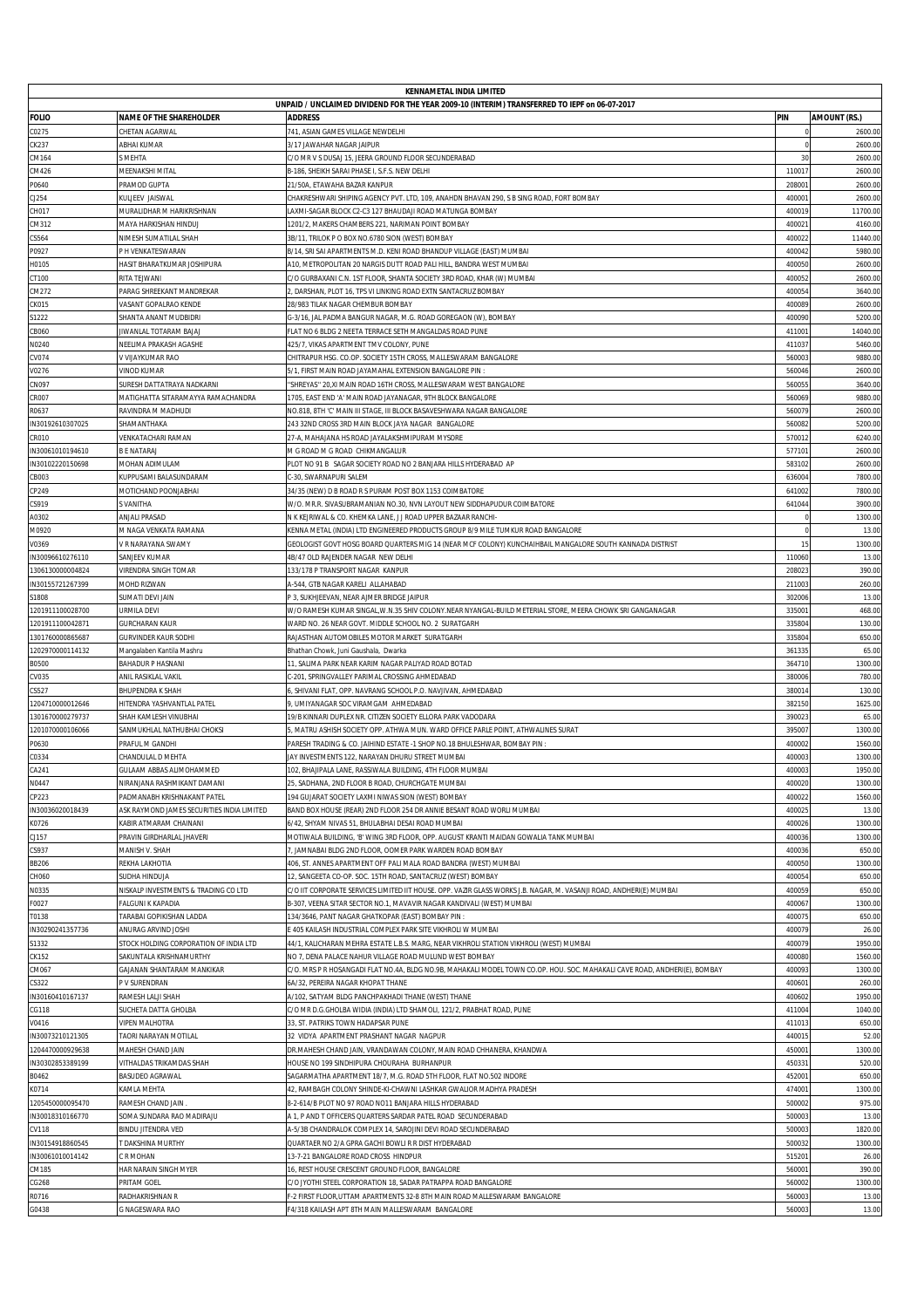|                  |                                |                                                                                                         | 560003 |         |
|------------------|--------------------------------|---------------------------------------------------------------------------------------------------------|--------|---------|
| M0919            | M MOHAN                        | NO 48/2A IV TEMPLE STREET MALLESWARAM BANGALORE                                                         |        | 13.00   |
| CN153            | P NAVARATNAMALA                | 50, UPSTAIRS WEST ANJANEYA TEMPLE ST. BASAVANAGUDI BANGALORE                                            | 56000  | 520.00  |
| CP217            | P PANDURANGAIAH                | 50 UPSTAIRS WEST ANJANEYA TEMPLE STREET BASAVANAGUDI BANGALORE                                          | 560004 | 1040.0  |
| V0527            | V SUDHARSHANAN                 | NO 175 R V ROAD V V PURAM BANGALORE                                                                     | 560004 | 13.00   |
| CS712            | M S SOWBHAGYA                  | M VENKATE GOWDA C/O R NAGARAJU DOOR NO.S 1868, 2ND STAGE 2ND BLOCK, RAJAJI NAGAR BANGALORE              | 560010 | 520.00  |
| \$1260           | SARLA P NICHANI                | NO.121, WEST OF CHORD ROAD RAJAJI NAGAR INDL. SUBURB BANGALORE                                          | 560010 | 650.00  |
| CK115            | CHANDRA KRISHNAN               | 664 11TH MAIN ROAD IVTH BLOCK JAYANAGAR BANGALORE                                                       | 56001  | 390.00  |
| CK260            | CHANDRA KRISHNAN               | 664, ELEVENTH MAIN 4TH BLOCK JAYANAGAR BANGALORE                                                        | 56001  | 260.0   |
|                  | K GOVINDARAJAN                 | 'SHANTINIVAS" 4-SOUTH END ROAD SESHADRIPURAM BANGALORE                                                  | 56002  | 260.0   |
| K0891            |                                |                                                                                                         |        |         |
| CD242            | V.K. DURAISWAMY                | I-168, II MAIN ROAD HANUMANTHAPURA BANGALORE                                                            | 56002  | 520.0   |
| CR215            | D. RAVIKUMAR                   | J-168, II MAIN ROAD HANUMANTHAPURA BANGALORE                                                            | 56002  | 520.00  |
| N0481            | N ARUMUGAM                     | NO 11 3RD CROSS BEHIND PRASANNA THEATRE MAGADI MAIN ROAD BANGALORE                                      | 560023 | 26.00   |
| CD097            | HARILAL SUNDARJI DESAI         | 23. WELLINGTON STREET RICHMOND TOWN. BANGALORE                                                          | 56002  | 520.00  |
| CP146            | ANNAPPA R PAI                  | NO 62, MUKUNDA NIVAS 7TH CROSS WILSON GARDENS BANGALORE                                                 | 56002  | 780.00  |
| P0709            | P DEVADAS SHENOY               | C/O B.V. BHANDARKAR NO. 15, "GEETHAVAS" 12TH CROSS, WILSON GARDEN BANGALORE                             | 56002  | 1300.0  |
| CM215            | K MEENAL                       | NO 7 V MAIN 15TH CROSS LAKKASANDRA SUBBASAJU LAYOUT BANGALORE                                           | 56003  | 520.0   |
| IN30133017818401 | KUMUD RANJAN                   | MAITHRI APARTMENT FIRST FLOOR 406-407 JUDGES COLONY R T NAGAR BANGALORE                                 | 56003  | 1300.0  |
|                  |                                |                                                                                                         |        |         |
| A0657            | ARGHYA DAS                     | FLAT NO D2-508 WHITE HOUSE APARTMENTS R T NAGAR BANGALORE                                               | 56003  | 13.00   |
| P0939            | PARAMESWARAREDDY DEVI          | 1219 3RD MAIN AMBEDKAR LAYOUT KAVALBYRASANDRA R T NAGAR BANGALORE                                       | 560032 | 13.00   |
| S1830            | SESHUKUMAR A                   | #409 'G' HAZEL RAHEJA RESIDENCY 3RD BLOCK KORAMANGALA BANGALORE                                         | 56003  | 65.00   |
| IN30192610007268 | U. HARI KRISHNA                | HARIS NEST AYAPPASWAMY TEMPLE STREET KRISHNARAJAPURAM BANGALORE                                         | 560036 | 13.00   |
| G0443            | G SUBRAMANIAN                  | FLAT NO 42 KAVERI GOODWILL APARTMENTS CHANDRA LAYOUT BANGALORE                                          | 560040 | 13.00   |
| B0541            | BOPANNA MADAYYA                | E-106, SUNRISE CHAMBERS 22, ULSOOR ROAD BANGALORE                                                       | 56004  | 1300.0  |
| C0416            | <b>CALVIN PRINTER</b>          | 103 'C' BLOCK COLARADO APTS HENNUR RD BANGALORE                                                         | 560043 | 26.0    |
| R0718            | RUPERT B WATSON                | #522 5TH CROSS HRBR LAYOUT 2ND STAGE KALYAN NAGAR BANGALORE                                             | 56004  | 13.00   |
| S1836            | SURESH KUMAR KAMATH            | NO 10 "SUHAS" III 'E' CROSS OFF 5TH CROSS PAPAYYA LAYOUT KASTURINAGAR (EAST OF NGEF) BANGALORE          | 560043 | 13.00   |
| G0435            | <b>GIRI TALLURU</b>            | NO 38 IIND CROSS RHB COLONY MAHADEVAPURA POST WHITE FIELD ROAD BANGALORE                                | 560048 | 13.00   |
|                  |                                | HOUSE NO.16, Ist MAIN, IInd CROSS MSR NAGAR BANGALORE KARNATAKA                                         |        | 260.00  |
| IN30023930006495 | JAYAN JAMES                    |                                                                                                         | 56005  |         |
| C0415            | C PREM KUMAR                   | NO 138 II CROSS RAMAKRISHNA GARDENS (BEHIND GOWRI APARTMENTS) NEW BEL ROAD BANGALORE                    | 56005  | 13.00   |
| CK098            | P R KOKILAM                    | C/O MR V K MALLIKARJUNAN WIDIA (INDIA) LTD 8/9TH MILE TUMKUR ROAD BANGALORE                             | 56007  | 780.0   |
| R0712            | R JAYAKANTHAN                  | KENNAMETAL INDIA LTD 8/9TH MILE TUMKUR ROAD BANGALORE                                                   | 56007  | 13.00   |
| K0892            | K S V PRASAD                   | KENNAMETAL INDIA LTD 8/9TH MILE TUMKUR ROAD BANGALORE                                                   | 560073 | 13.00   |
| P0940            | P S SHENDE                     | KENNAMETAL INDIA LTD 8/9TH MILE TUMKUR ROAD BANGALORE                                                   | 560073 | 13.00   |
| A0659            | <b>ANTONY D'CRUZ</b>           | KENNAMETAL INDIA LTD 8/9TH MILE TUMKUR ROAD                                                             | 56007  | 26.00   |
| A0660            | AVINASH P TAMHANKAR            | KENNAMETAL INDIA LTD 8/9TH MILE TUMKUR ROAD                                                             | 56007  | 26.00   |
|                  |                                |                                                                                                         | 56007  | 13.00   |
| V0523            | V S KRISHNA KUMAR              | NO 38 SECOND CROSS 10TH BLOCK NAGARABAVI SECOND STAGE BANGALORE                                         |        |         |
| M0906            | MRINMOY KUMAR DAS              | KENNAMETAL INDIA LTD 8/9TH MILE TUMKUR ROAD                                                             | 56007  | 13.00   |
| V0524            | <b>VIVEK PALSULE</b>           | KENNAMETAL INDIA LTD 8/9TH MILE TUMKUR ROAD                                                             | 56007  | 26.00   |
| Y0036            | Y S MUNISH KUMAR               | KENNAMETAL INDIA LTD 8/9TH MILE TUMKUR ROAD                                                             | 56007  | 13.00   |
| K0894            | K B SREEKANTHA                 | KENNAMETAL INDIA LTD 8/9TH MILE TUMKUR ROAD                                                             | 56007  | 13.00   |
| E0008            | E VENUGOPAL                    | KENNAMETAL INDIA LTD 8/9TH MILE TUMKUR ROAD                                                             | 56007  | 13.00   |
| H0249            | H PRABHAKAR                    | KENNAMETAL INDIA LTD 8/9TH MILE TUMKUR ROAD                                                             | 56007  | 13.00   |
| S1839            | S KIRAN                        | KENNAMETAL INDIA LTD 8/9TH MILE TUMKUR ROAD BANGALORE                                                   | 56007  | 13.00   |
| R0720            | R G PRADEEP                    | KENNAMETAL INDIA LTD 8/9TH MILE TUMKUR ROAD BANGALORE                                                   | 56007  | 13.00   |
| R0721            | RAMAKUMAR A C                  | KENNAMETAL INDIA LTD 8/9TH MILE TUMKUR ROAD BANGALORE                                                   | 56007  | 13.00   |
|                  |                                |                                                                                                         |        |         |
| B0580            | BARIN KUMAR DUTTA              | KENNAMETAL INDIA LTD 8/9TH MILE TUMKUR ROAD BANGALORE                                                   | 56007  | 13.00   |
| N0490            | NITIN DESHPANDE                | KENNAMETAL INDIA LTD 8/9TH MILE TUMKUR ROAD BANGALORE                                                   | 56007  | 13.00   |
| V0530            | <b>VIKRAM CHOPRA</b>           | KENNAMETAL INDIA LTD 8/9TH MILE TUMKUR ROAD BANGALORE                                                   | 56007  | 13.00   |
| M0915            | M SHANMUGANATHAN               | KENNAMETAL INDIA LTD 8/9TH MILE TUMKUR ROAD BANGALORE                                                   | 56007  | 13.00   |
| R0722            | R RAVICHANDRAN                 | KENNAMETAL INDIA LTD 8/9TH MILE TUMKUR ROAD BANGALORE                                                   | 56007  | 13.00   |
| D0610            | D GANGABYRAIAH                 | KENNAMETAL INDIA EMPLOYEES ASSOCIATION 8/9TH MILE TUMKUR ROAD BANGALORE                                 | 56007  | 65.00   |
| B0581            | <b>B R CHANNAGANGAIAH</b>      | KENNAMETAL INDIA EMPLOYEES ASSOCIATION 8/9 MILE TUMKUR ROAD BANGALORE                                   | 560073 | 65.00   |
| D0611            | <b>D JAGADEESH</b>             | KENNAMETAL INDIA EMPLOYEES ASSOCIATION 8/9 MILE TUMKUR ROAD BANGALORE                                   | 560073 | 65.00   |
| IN30214810197599 | K SHREENATH UPADHYA            | 3-B ANANDA APARTMENT 2ND MAIN 9TH CROSS KSRTC LAYOUT J P NAGAR 2ND PHASE BANGALORE                      | 560078 | 13.00   |
|                  | ANAND SINGH C J                | NO 97 6TH CROSS 32ND MAIN ITI LAYOUT J P NAGAR IST PHASE BANGALORE                                      | 56007  | 13.00   |
| A0672            |                                |                                                                                                         |        |         |
| N0484            | NARAYANAN GANESHAN             | NO 81 FLAT NO 104 RV APTS 26 IST MAIN IST BLOCK IIIRD STAGE BASAVESHWARANAGAR BANGALORE                 | 56007  | 13.00   |
| P0947            | PRARTHANA U                    | # 896 8TH A MAIN 3RD BLOCK 3RD STAGE BASAVESHWAR NAGAR BANGALORE                                        | 56007  | 13.00   |
| P0949            | PRASHANT DATTATRAYA BHAT       | G-003 GROUND FLOOR 'ALEKHYA NEST' NO 127 5TH EAST MAIN ROAD ITI LAYOUT B S K II STAGE BANGALORE         | 56008  | 13.00   |
| CM258            | KIRAN M A MENDONCE             | #97 3RD MAIN 2ND CROSS MICO LAYOUT MAHALAKSHMI PURAM BANGALORE                                          | 560086 | 520.00  |
| M0909            | M R ALAGAM BHATTA              | NO 54 BALAJI NAGAR BYADARAHALLI MAGADI ROAD BANGALORE                                                   | 56009  | 13.00   |
| CJ051            | ATTIGUPPE RAJAGOPALA JANAKIRAM | 1596 KABIR ROAD MYSORE                                                                                  | 57000  | 390.00  |
| IN30023930055549 | RAGHAVENDRA J S                | NO-1078, 9TH MAIN 2ND STAGE , 8TH CROSS VINAYAMARGA , SIDDARTHANAGAR MYSORE                             | 57001  | 156.00  |
| IN30057210018487 | SANDRA FERNANDEZ               | 499 (OLD 339) M.K.N.ROAD ALANDUR CHENNAI                                                                | 60001  | 1417.0  |
| IN30163740306462 | VIDHYA R                       | PLOT NO 209 THIRUVENI NAGAR ARUMPARTHAPURAM V PONDICHERRY                                               | 600110 | 325.0   |
|                  |                                | A 13 VIVEKANANDA NAGAR DINDIGUL DINDIGUL                                                                |        | 910.0   |
| IN30108022056423 | K SUBRAMANIAN                  |                                                                                                         | 62400  |         |
| CM463            | DUNGAR MEHTA                   | 160, WEST MASI STREET MADURAI                                                                           | 62500  | 260.0   |
| K0666            | KALUCHAND                      | SUNRISE TRADING INC IST FLOOR 225 WEST MASI STREET MUDURAI                                              | 62500  | 260.00  |
| CN022            | SADASHIV NAYAK                 | MANAGER CANARA BANK R.S.PURAM COIMBATORE                                                                | 641002 | 1560.00 |
| S1803            | SIPRA SEAL                     | 44, SIKDAR PARA STREET KOLKATA                                                                          | 70000  | 130.00  |
| C0315            | CHANDRASEKHAR RAICHOWDHURY     | :-34, KRISHNA APARTMENT BORING ROAD PATNA                                                               | 80001  | 650.0   |
| 1201092600182225 | SEEMA SHARAN                   | NEAR POWER HOUSE BARGANDA DIST - GIRIDIH, GIRIDIH                                                       | 815316 | 1300.0  |
| IN30290242933307 | PRADEEP KUMAR KESHRI           | C/O RACHNA MEDICAL NEAR G D BAGARIA BORO POST PACHAMBA GIRIDIH                                          | 815316 | 130.0   |
| P0682            | PRAVINKUMAR R SHAH             | :-107, BORSALI APARTMENT, NR CAMA HOTEL KHANPUR, AHMEDABAD                                              |        | 5200.0  |
| P0684            | PREETI N AGGARWALA             |                                                                                                         |        | 15600.0 |
| CI009            | VIRENDRA AMBALAL INAMDAR       | 99/A, MANGALAM, 2ND FLOOR FLAT NO. 2 WALKESHWAR ROAD BOMBAY                                             | 400006 | 2600.0  |
|                  |                                |                                                                                                         |        |         |
| S1562            | SHEELA SHREEPAD DALVI          | 203/4B, DHIRAT ENCLAVE OPP. BHORE IND. BORIVALI (EAST) BOMBAY                                           | 40006  | 2600.0  |
| H0114            | HEMANT VITHALDAS BHATIA        | NARAINA TRADING COMPANY 308, SAPPHIRE ARCADE, 3RD FLOOR M.G. ROAD, GHATKOPAR (EAST) MUMBAI              | 40007  | 2600.0  |
| CD378            | LAXMICHAND SHANJI DEDHIA       | , BHALERAO BUILDING DR. AMBEDKAR ROAD MULUND (W) BOMBAY                                                 | 40008  | 5200.0  |
| S1403            | S M LOYA                       | M/S KAMALA MEDICAL STORES MD. ALI ROAD AT-MAKGAON NASIK                                                 | 42320  | 2600.0  |
| CM028            | VIRMATI CHIMANLAL MODY         | C/O. MR RAJENDRA C MODY B-53, MIRANAGAR RAW TYPE OPP. PRIMARY SCHOOL P.O. UDHNA , SURAT                 | 394210 | 650.0   |
| CJ164            | SANGEETHA KUMARI JAIN          | E-145, VALSAD GUJARAT                                                                                   | 39902  | 1300.00 |
| CI004            | VIRENDRA AMBALAL INAMDAR       | 99/A, MANGALAM, 2ND FLOOR FLAT NO. 2 WALKESHWAR ROAD BOMBAY                                             | 400006 | 390.00  |
| CJ277            | VEENA JAIN                     | F/8, TRIVENI, 66, WALKESHWAR ROAD, BOMBAY                                                               | 40000  | 390.00  |
| CS863            | PALLAV SHETH                   | ESSKAYDEE LEASING AND INVESTMENT PRIVATE LIMITED, 55 C, MITTAL TOWERS, 5TH CROSS, NARIMAN POINT, MUMBAI | 40002  | 1950.00 |
| CM042            |                                |                                                                                                         |        |         |
|                  | CHANDRAKANTA VIRENDRAPRASAD    | , ALPANA, 60, PEDDAR ROAD BOMBAY                                                                        | 400026 | 1950.00 |